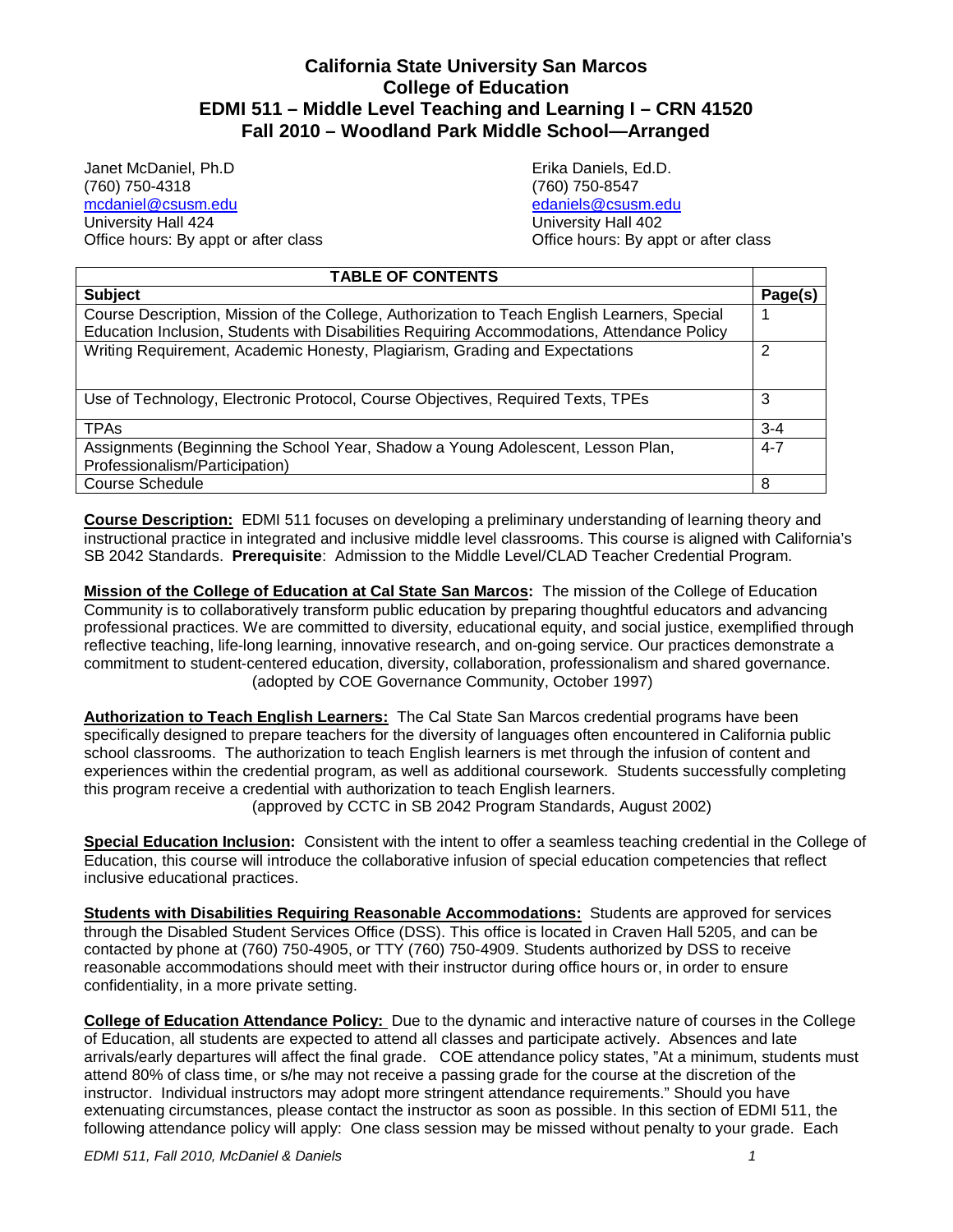additional missed session will drop your final grade by 1/3 grade point (A to A-, A- to B+, etc.). If you miss four or more class sessions, you will earn an F. Arriving late or leaving early by 30 minutes or more counts as one absence.

**All University Writing Requirement:** Every course at the university must fulfill the university's writing requirement of at least 2,500 words. In this course, this is accomplished through the following written assignments.

**CSUSM Academic Honesty Policy:** Students will be expected to adhere to standards of academic honesty and integrity, as outlined in the Student Academic Honesty Policy. All written work and oral presentation assignments must be original work. All ideas/materials that are borrowed from other sources must have appropriate references to the original sources. Any quoted material should give credit to the source and be punctuated with quotation marks.

Students are responsible for honest completion of their work including examinations. There will be no tolerance for infractions. If you believe there has been an infraction by someone in the class, please bring it to the instructor's attention. The instructor reserves the right to discipline any student for academic dishonesty in accordance with the general rules and regulations of the university. Disciplinary action may include the lowering of grades and/or the assignment of a failing grade for an exam, assignment, or the class as a whole.

Incidents of academic dishonesty will be reported to the Dean of Students. Sanctions at the University level may include suspension or expulsion from the University.

**Plagiarism:** As a future educator, it is expected that each student will do his/her own work, and contribute equally to group projects and processes. Plagiarism or cheating is unacceptable under any circumstances. If you are in doubt about whether your work is paraphrased or plagiarized see the Plagiarism Prevention for Students website [http://library.csusm.edu/plagiarism/index.html.](http://library.csusm.edu/plagiarism/index.html) If there are questions about academic honesty, please consult the University catalog.

**Grading & Expectations:** Teacher education is a professional preparation program. It is expected that students will come to class prepared to discuss the readings, submit required assignments, and participate in class activities. Students are expected to adhere to academic honesty and integrity, standards of dependability, confidentiality and writing achievement. Because it is important for teachers to be able to effectively communicate their ideas to students, parents, colleagues, and administrators, writing that is original, clear and error-free is a priority for the College of Education. It is expected that work will be turned in on time. Please discuss individual issues with the instructor. Furthermore,

- You must maintain a B average (3.0 GPA), with all grades at a C+ or better, in your teacher education courses to receive a teaching credential from the State of California.
- You can miss one class session without penalty. For each class session missed thereafter, your grade will decline by one full grade for each. Notification of an absence does not constitute an excuse.
- Late assignments will be accepted only under extenuating circumstances. Consult the instructor in advance if an assignment will be turned in late.

| A  | 94-100 points | А-   | 90-93 points |
|----|---------------|------|--------------|
| B+ | 88-89 points  | в    | 83-87 points |
| B- | 80-82 points  | $C+$ | 78-79 points |
| C  | 73-77 points  | C-   | 70-72 points |

**Use of Technology:** Students are expected to demonstrate competency in the use of various forms of technology (i.e. word processing, electronic mail, use of the Internet, and/or multimedia presentations). Specific requirements for course assignments with regard to technology are at the discretion of the instructor. Keep a digital copy of all assignments for use in your teaching portfolio.

*EDMI 511, Fall 2010, McDaniel & Daniels 2* **Electronic Communication Protocol:** Electronic correspondence is a part of your professional interactions. If you need to contact the instructors, e-mail is often the easiest way to do so. It is our intention to respond to all received e-mails in a timely manner. Please be reminded that e-mail and on-line discussions are a very specific form of communication, with their own nuances and etiquette. For instance, electronic messages sent in all upper case (or lower case) letters, major typos, or slang, often communicate more than the sender originally intended.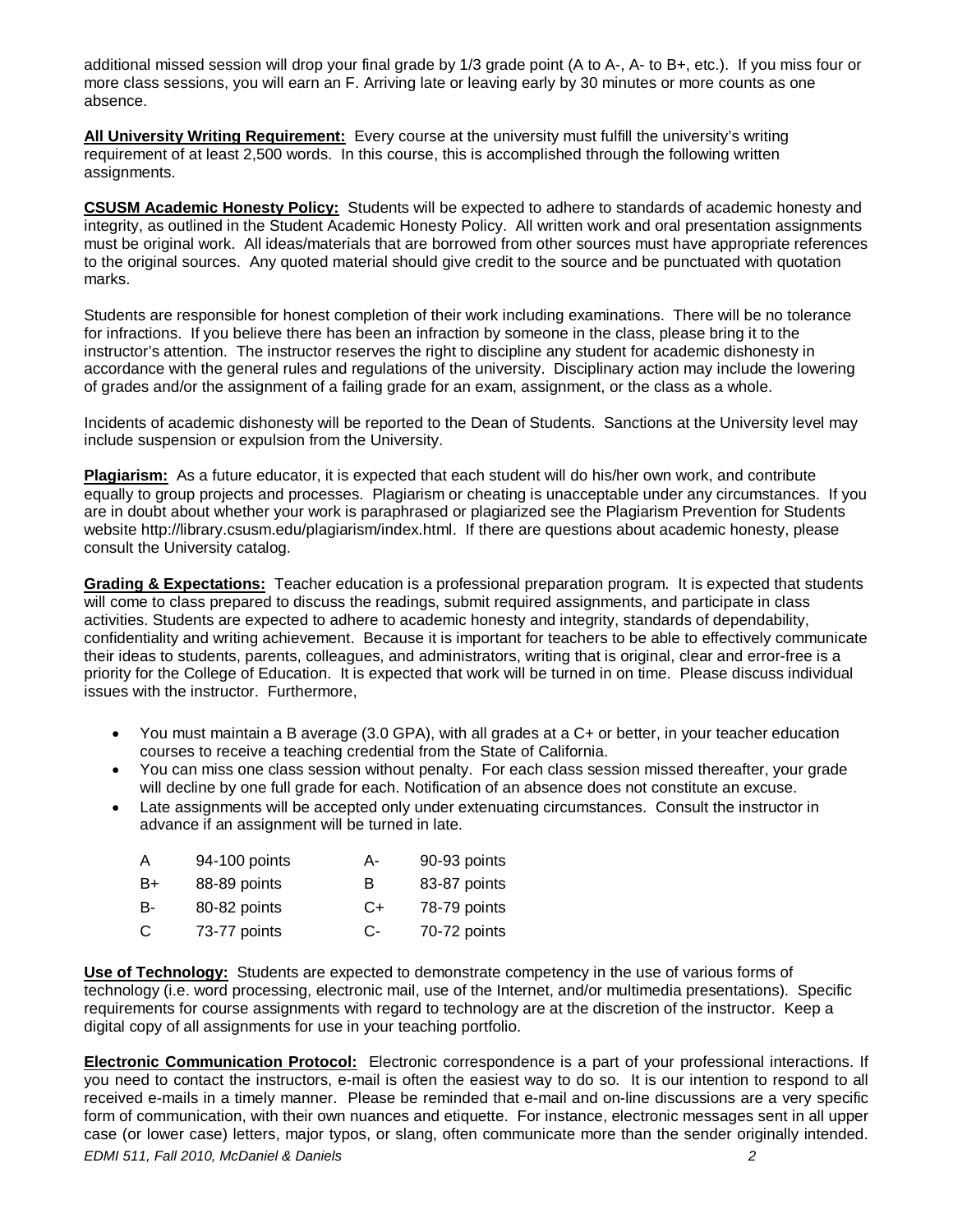With that said, please be mindful of all e-mail and on-line discussion messages you send to your colleagues, to faculty members in the College of Education, or to persons within the greater educational community. All electronic messages should be crafted with professionalism and care.

Things to consider:

- Would I say in person what this electronic message specifically says?
- How could this message be misconstrued?
- Does this message represent my highest self?
- Am I sending this electronic message to avoid a face-to-face conversation?

In addition, if there is ever a concern with an electronic message sent to you, please talk with the author in person in order to correct any confusion.

#### **Course Objectives**

- Students will demonstrate knowledge of the principles of effective schooling for young adolescents.
- Students will demonstrate effective standards-based lesson planning that is responsive to the needs of diverse young adolescents.
- Students will interpret major theories of young adolescent development through course assignments.
- Students will identify and analyze a variety of multicultural/multilingual learner centered instructional strategies including those that maximize comprehensible input, student interactions, and learning strategies for content and language development.
- Students will develop strategies for designing student-centered classroom environments.

## **Required Texts**

Powell, S. (2005). *Introduction to Middle School.* Upper Saddle River, NJ: Merrill Prentice Hall.

- National Middle School Association. (2010). *Research and Resources in Support of This We Believe.* Westerville, OH.
- National Middle School Association. (2010). *This We Believe: Keys to Educating Young Adolescents*. Westerville, OH.
- Turnbull A., Turnbull, R. & Wehmeyer, M.L. (2010). *Exceptional Lives: Special Education in Today's Schools, 7th Ed*. Upper Saddle River, New Jersey: Pearson, Merrill Prentice Hall.
- Task Stream Electronic Portfolio, Must register and pay fee online @ [http://www.TaskStream.com](http://www.taskstream.com/) (register for 1 year minimum). You will use Task Stream to submit your TPA tasks.

## **Teacher Performance Expectation (TPE) Competencies**

The course objectives, assignments, and assessments have been aligned with the CTC standards for the Multiple Subjects Credential. This course is designed to help teachers seeking the Multiple Subjects Credential with Middle Level Certificate to develop the skills, knowledge, and attitudes necessary to assist schools and districts in implementing effective programs for all students. The successful candidate will be able to merge theory and practice in order to realize a comprehensive and extensive educational program for all students. You will be formally address TPE 6e: Middle Level Philosophy and School Organization in this course. It will be addressed through class discussions, activities, oral/visual presentations, and written assignments.

#### **California Teacher Performance Assessment (CalTPA)**

All California credential candidates must successfully complete a state-mandated system of teacher performance assessment (TPA), to be embedded in the credential program of preparation. At CSUSM this assessment system is called the CalTPA or the TPA for short.

Additionally, COE classes use common pedagogical language, lesson plans (lesson designs), and unit plans (unit designs) in order to support and ensure your success on the TPA and more importantly in your credential program.

To assist your successful completion of the TPA a series of informational seminars are offered online. The CalTPA Candidate Handbook, TPA seminar sites, and other TPA support materials can be found on the COE website:<http://www.csusm.edu/coe/CalTPA/ProgramMaterialsTPA.html>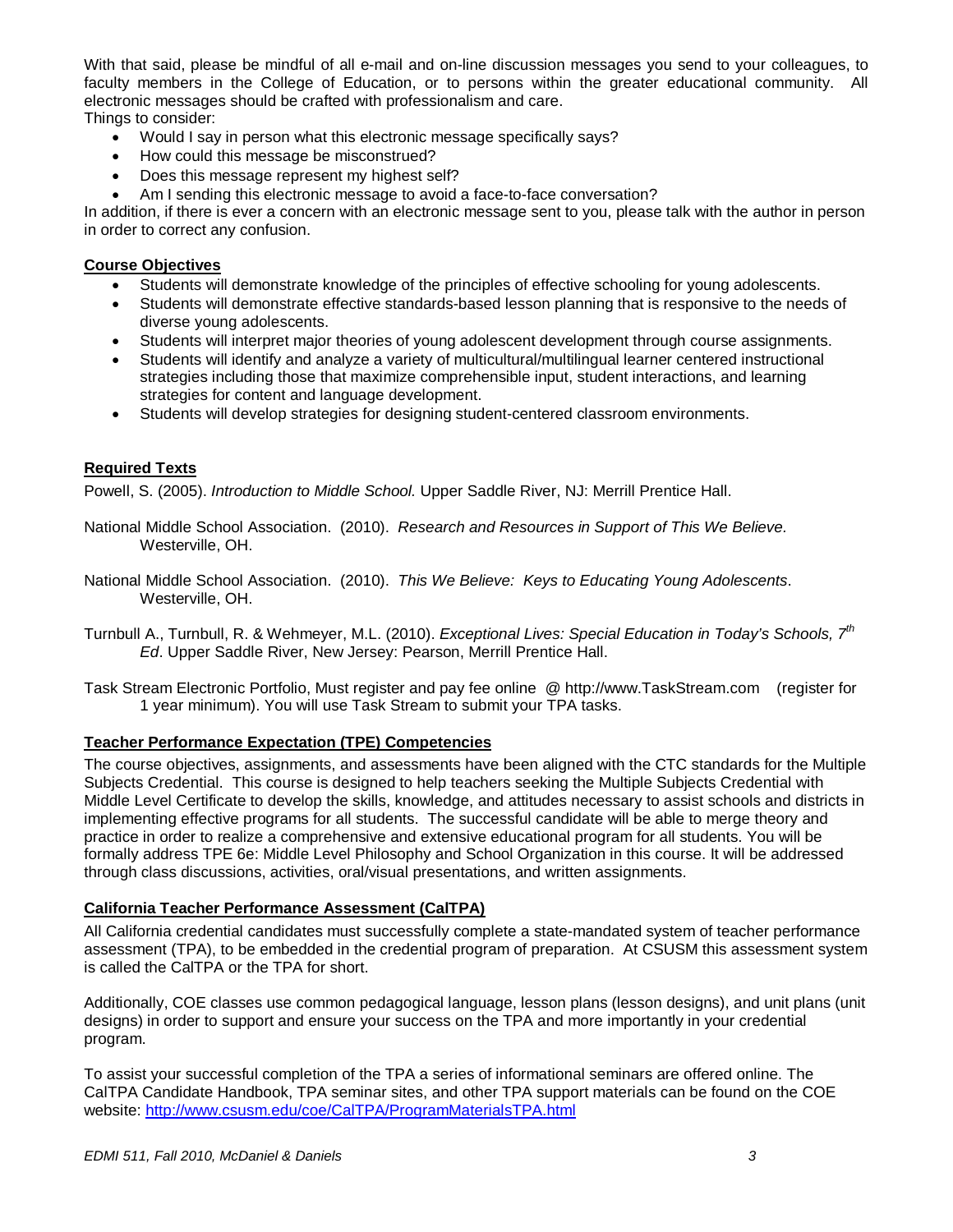**Assignments:** All assignments will be turned in electronically to CC. It is your responsibility to observe all deadlines and due dates. If you do not have access to Cougar Courses for a timely submission, you may email the assignment by the due date. When you re-establish access to CC, you will upload the assignment to our course website. Be sure to save electronic copies of all of your assignments on your own computer.

### **Beginning the School Year**

*Due: September 13, 11:55 PM, on Cougar Courses*

The beginning of the school year is a crucial time for students and teachers alike. Routines are established; expectations are set; classroom climate is forming. The purpose of this assignment is to have you discover the ways in which districts/schools/teachers establish climate, routines, and expectations for their students. If all goes well, much of this effort becomes invisible later on in the school year, so it is important to learn about the first days of the year. Show your teacher this assignment. *Assure the teacher that you will not use real names in the written report.*

*Collecting the data*: Observe the beginning of the school year for a teacher. Take notes; these are the data for your written reflection about the beginning of school. In order to guide your observation, the following points are suggested. Feel free to tailor your notes to your situation; add things not included here. Your role is to report and analyze, not to evaluate.

- I. During faculty meeting time prior to the first day of school:
	- 1. What topics are addressed for whole-faculty consideration?<br>2. What questions or concerns do the teachers have?
	- What questions or concerns do the teachers have?
	- 3. What needs to be done to prepare the classroom for the first day?
	- 4. What have you learned about the community, school and students?
- II. Interview the teacher. Suggested interview questions:
	- 1. Tell me about how you open the school year. What is most important to you in your first days?<br>2. What do you expect of students in this class?
	- What do you expect of students in this class?
	- 3. What are some of the things you think I should look for that will help me to understand your classroom better?
	- 4. Tell me about the main things you want students to learn in this class. Are your goals academic, or also social, etc.? Do you expect the same thing of *all* the students?
	- 5. What role does multicultural education play in your classroom?
	- 6. What role does multilingual education play in your classroom? Do you adapt your instruction for students who are learning English? If so, how?
	- 7. What kinds of information do you already have about your students' abilities and achievement (test scores, transcripts, other records, informal assessments)? How important is that information to you now? How do you differentiate instruction for students with a wide range of abilities and achievements?
	- 8. What kinds of information about your students do you want to get within the first few weeks (academic? non-academic?)? How will you do that?
	- 9. How do you communicate with parents/caregivers at the beginning of the year?<br>10. Do you coordinate your teaching with any others in the school (interdisciplinary t
	- 10. Do you coordinate your teaching with any others in the school (interdisciplinary team, subject area colleagues, etc.)? Who determines the content of your curriculum and the pace of your instruction for the year?
- III. Prior to the students coming into the classroom:
	- 1. Draw a diagram or take photos of the physical environment.<br>2. Take note of: bulletin boards and content, national/internatio
	- 2. Take note of: bulletin boards and content, national/international symbols, multicultural/multilingual displays, posted lists of rules or expectations, other features of the classroom, how the teacher is dressed.
	- 3. In what ways does this classroom environment suggest, "diversity is valued here"?
- IV. Choose one class period for detailed observation. As students enter the room:
	- 1. Where is the teacher standing/sitting?<br>2. How do students enter?
	- How do students enter?
	- 3. How do students get their seats (assigned?)?<br>4. Draw a seating chart. Describe each student
	- Draw a seating chart. Describe each student by gender, ethnicity/race, and any noticeable special needs.
	- 5. How does the teacher greet the students?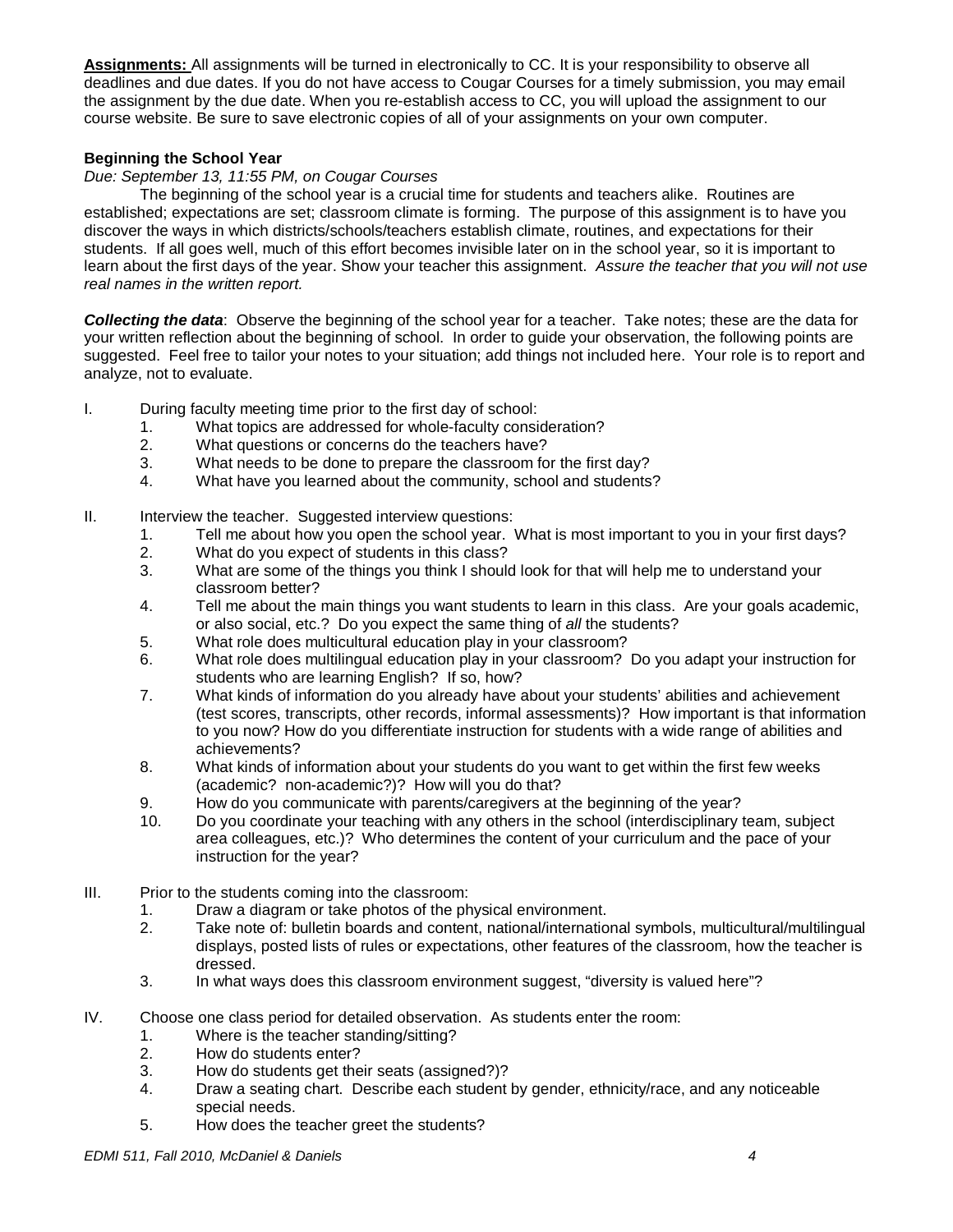- 6. How do students greet each other?
- 7. Where do students put personal belongings/jackets/etc.?
- 8. What are the students wearing?
- V. During the first three days of class:
	- 1. How soon does class start?<br>2. How does the teacher let stu
	- 2. How does the teacher let students know class has started?<br>3. What are the teacher's first words?
	- 3. What are the teacher's first words?<br>4. How does the teacher introduce hin
	- How does the teacher introduce himself/herself to the class?
	- 5. How does the teacher learn students' names?
	- 6. Note any "mixer" activity used to introduce students to each other. How do students learn their peers' names? How is a sense of community established in the classroom?
	- 7. How is the course (content) introduced? What does the teacher say the class is about?
	- 8. What does the teacher say about classroom expectations/student behavior? What does the teacher negotiate with the students?
	- 9. Note anything the teacher does or says to show that diversity is valued in the class.
	- 10. What kinds of collaboration between teacher/student, student/student, and student/others do you see?
	- 11. How does the teacher close the class session?
- VI. Interview a student. Suggested interview questions:
	- 1. How do you feel in this class?
	- 2. What is most important to you about the beginning of school?
	- 3. What are you expecting in this class?

#### *Reflection (or, what to do after your observation/interview period is over):*

Once you have collected your observation and interview data, you are ready to write a reflection of 1,500-2,000 words. When you write, use pseudonyms for the teacher, school and students. *Never breech confidentiality by using the real names of persons in your writing for class.*

How did the district/school/teacher establish a tone for the year? In what ways did the practices you observed relate to the middle school concept (*TWB,* Powell ch. 1, 4 & 5)? What were the most important experiences of the teacher and students in the first few days of school? What questions remain unanswered in your mind following your observation?

You are not judging or evaluating the teacher/s; rather, you are interpreting that particular "beginning of the year" for your classmates and instructor to understand.

Exemplary reflections are characterized by:

Interesting and supportive examples for generalizations Integration of *This We Believe* books and/or Powell ch. 1, 4, 5 Correct grammar, syntax, spelling

## **Shadow a Young Adolescent**

*Due: September 28, 11:55 PM, on Cougar Courses*

In this case study, you will focus on a particular middle school student. The purposes of this assignment are: (1) to help you make connections between the theoretical material you have read concerning early adolescence and the actual students in your schools, and (2) to help you raise additional issues or questions regarding middle school students.

*Collecting information:* Spend one full day with your assigned student, following the student through the school day. As the day starts, make an arrangement with the student regarding your proximity to him or her. It is not necessary that you sit next to the student in classes—the back of the room is fine. Most students enjoy the shadowing and will invite the observers to join them at lunch, etc. But you can observe from a distance if necessary. Ask the student some questions during the day in as informal a manner as possible, or arrange a short interview after school or another day. *Do not tape record the student and do not use the student's real name in the case study report.* Ask yourself the following questions and make notes on each: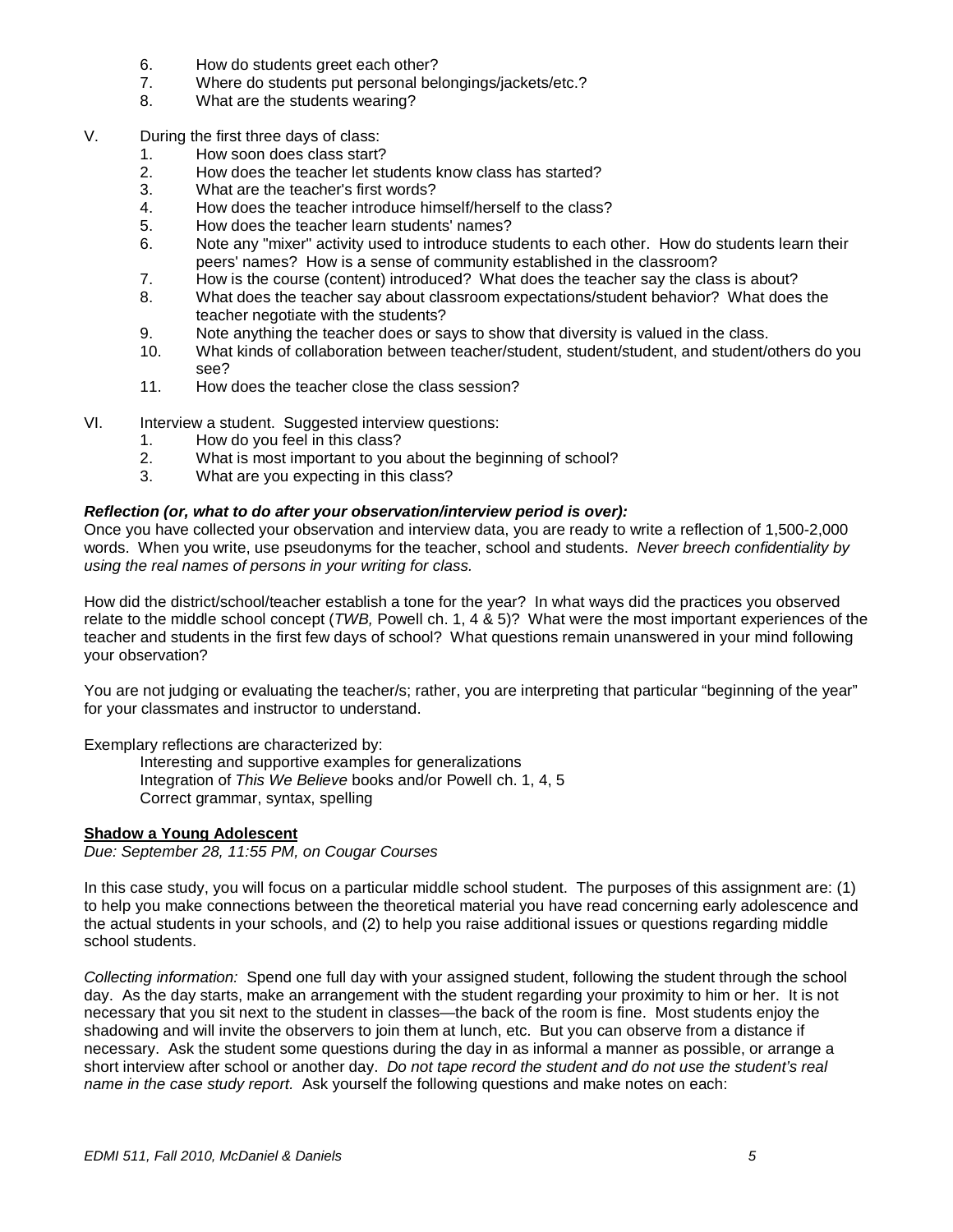How does the student behave in different classes and contexts? Are there consistent patterns of behavior or do you notice different behaviors in different contexts? In addition to classes, be sure to include observations of lunch, playground, gym, and any after school activities.

What is the school day like from a student's perspective? What are the highs and lows? What is the horizontal curriculum (i.e., across different courses and subject areas) like? Are connections made among the student's various courses? To what degree do teachers send messages that the student is "valued"?

What are the student's perceptions of what school is all about? What are her/his perceptions of each subject? What does it mean to your student to learn "math" or "language arts"? What are her/his favorite and least favorite subjects? Why? What is her/his attitude toward assessment?

Note the student's *physical* development. Does s/he seem to feel "comfortable" with her/his appearance? Note the student's *social* development. Who are the student's friends? Do these friends spend time with one another outside of school? Does s/he appear to be more influenced by peers or by parents? Does s/he interact frequently with members of the opposite gender? Note the student's sense of *identity* (versus inferiority). Note the student's sense of *ethics*. If s/he confronted a dilemma during the observation, note how the student reacted. Note the student's frame of *thinking*. Does s/he appear to be more of a concrete thinker or more of a formal thinker? *Writing the case study report:* After collecting information, write your case study in two parts: (1) a description of the student and her/his day and (2) an analysis of the student and her/his day. These should be near–equal parts of the case study.

*Description:* Report to your readers what the day was like. Lead us through the school day chronologically so that we see what happened from arrival through departure. Describe the student physically. Tell us a little bit about each class period or activity, although you will not be able to report a great deal of detail. In this section, include the episodes that will be important to your analysis.

*Analysis:* After describing the student's day, think about what this case means. In your analysis, incorporate what you have been learning about early adolescence and instructional implications of early adolescent development. You will not be able to answer all of the following questions, but perhaps they will give you somewhere to begin in thinking about your analysis:

Where does the student seem to be in her/his development (physically, socially, ethically, personality/identity and/or cognitively)? Provide support from your data. Make connections to the theoretical models we have addressed in class, but *do no diagnose the student in any absolute terms.*  (E.g., do not say, "This student is at the concrete operational stage." Instead, say, "When the student was working on his math problems, his use of manipulatives indicated he may have been thinking at the concrete operational stage.") Remember, you have seen the student for only one day, and it would be presumptuous of you to make sweeping statements that categorize the student based on such a short acquaintance.

What have you learned about the student in relationship to the school? How does your case fit within the material covered in your readings and in class? What issues about middle level schooling are raised through your observations?

What are the implications of your case for your work as a teacher? If you were a teacher to this student, what are some still unanswered questions that you would like to have answered? What do you think you might do in your classroom to address the needs of this student?

Focus on a particular theme or issue that best characterizes what you have observed. This may be a theme concerning the student (e.g., "the enthusiastic student"), the day ("a day in the 7th grade village"), or an issue ("caring for a special needs middle school student"). Choose the most interesting or important aspects of this experience to include in the case study. *Even though we have suggested many questions for you to think about, do not try to be all-inclusive in your analysis.*

*Exemplary papers are characterized by:*

Completeness of description

Interesting and supportive examples for analysis

Reasonable inferences so that the analysis and the descriptive data are compatible Integration of your readings (Powell, NMSA, *TWB*) & class sessions into the case study Correct grammar, syntax, spelling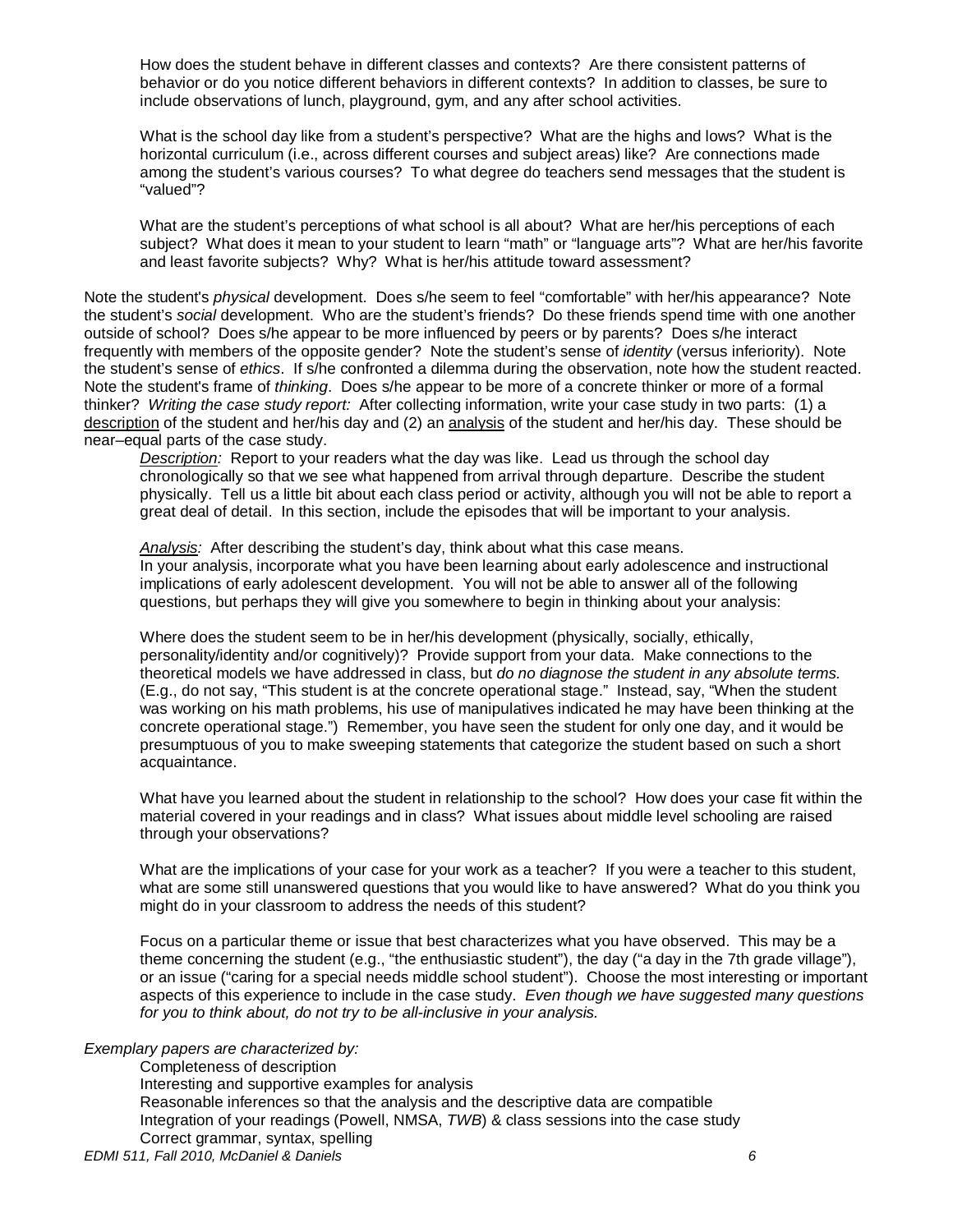#### **Lesson Plan**

*Due: October 17, 11:55 PM, on Cougar Courses*

Complete a lesson plan in conjunction with EDMI 555 as will be described in both classes.

#### **Professionalism; Participation**

*Ongoing; Write-Up due: October 24, 11:55 PM, on Cougar Courses*

Complete a self-assessment of your professionalism and participation as described below. Professional demeanor is expected of all students in the Middle Level Program. This includes but is not limited to the following:

- On-time arrival to all class sessions.
- Advance preparation of readings and timely submission of assignments.
- Respectful participation in all settings (e.g., whole group, small group, in/outside of class).
- Carefully considered, culturally aware approaches to solution-finding.

This course is designed for active learning during class sessions. In order for this course to succeed for individuals and the group, students must come to class prepared to discuss assigned readings/topics and to participate in class activities. You will submit a self-assessment on Cougar Courses by October 22. We will consider your self-assessment when assigning points for this assignment. Answer the questions below and illustrate with examples from your participation in class.

Students will engage in active learning each class session, and will be expected to actively participate.

- Do you participate in class discussions productively, sharing your knowledge and understandings?
- Do you interact productively with your peers, taking on a variety of roles (leader, follower, etc.)?
- Do you contribute appropriately to group work—do you "do your share"?
- Are you able to accept others' opinions?
- Are you supportive of others' ideas?
- Do you support your peers during their presentations?
- Can you monitor and adjust your participation to allow for others' ideas as well as your own to be heard?

| <b>Assignment</b>                 | <b>Points</b> | Due Date                       |
|-----------------------------------|---------------|--------------------------------|
| 1. Beginning the school year      | 30            | 9/13                           |
| 2. Shadow a young adolescent      | 30            | 9/28                           |
| 3. Lesson plan                    | 30            | 10/17                          |
| 4. Professionalism, participation | 10            | Ongoing,<br>Final due<br>10/24 |